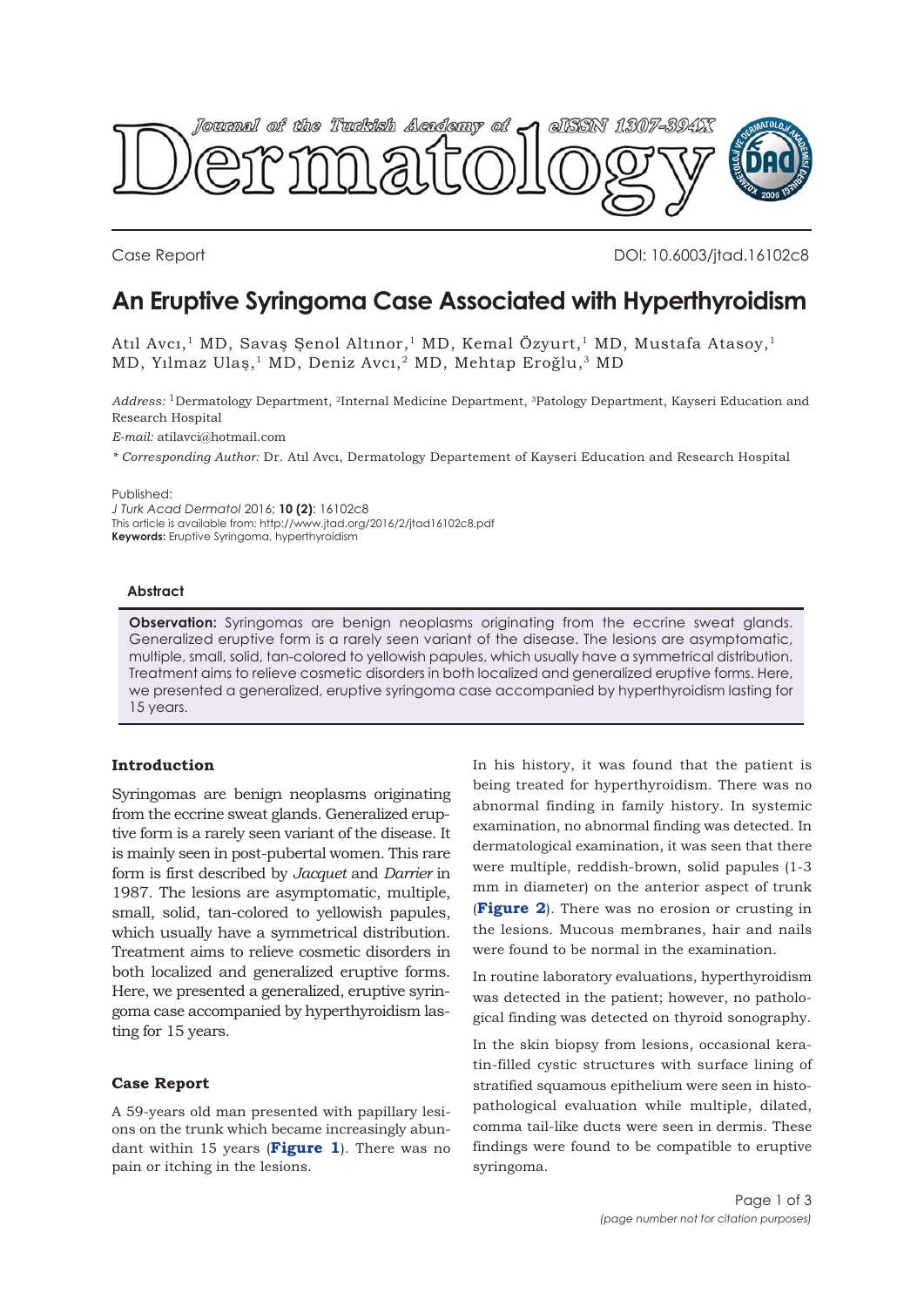<span id="page-1-0"></span>*J Turk Acad Dermato*l 2016; **10 (2)**: 16102c8. http://www.jtad.org/2016/2/jtad16102c8.pdf



**Figure 1.** Papillary lesions on the trunk

## **Discussion**

Syringomas are benign neoplasms originating from eccrine sweat glands. Age of onset is generally at puberty or after puberty [**[1,2, 3](#page-2-0)**]. Syringomas are more common in Asians and Africans than Americans. Although localized variant of the disease is more frequently seen on eyelids, different variants have also been identified [**[2](#page-2-0)**].

*Friedman* and *Butler* identified 4 types of syringoma variants based on clinical characteristics and associated disorders: localized form, generalized eruptive form, familial form and forms associated with trisomy 21 [**[2](#page-2-0)**]. In addition, there are rare forms including linear form [**[4](#page-2-0)**], lichen planus-like form causing alopecia [**[5](#page-2-0)**] and milium-like form [**[6](#page-2-0)**].

Generalized eruptive form is a rare variant. In this variant, tan-colored or yellowish dermal papules (<3 cm in diameter) are primary lesions which are often localized at axilla, anterior aspect of chest, neck, abdomen, upper portion of cheek area, eyelids and vulva. Lesions generally tend to be symmetrical and clustered. In our cases, lesions diffusely involved trunk.

In the series by *Patrizi* et al., it was reported that 19 of 29 cases were eruptive syringoma [**[7](#page-2-0)**]. *Iglessias* et al. reported a relationship between thermal stimuli and eruptive syringoma [**[8](#page-2-0)**]. Presence of estrogen and progesterone receptors was shown in histochemical studies. These findings could explain why syringoma are seen more common among women and after puberty [**[9](#page-2-0)**]. Moreover, there are case reports on association of syringoma with some endocrine disorders such as hyperthyroidism [**[10](#page-2-0)**].



**Figure 2.** Multiple, reddish-brown, solid papules (1-3 mm in diameter) on the anterior aspect of trunk

In histopathology, there is no striking finding in epidermis but there is sclerotic stroma with many ducti and solid epithelial debris at middle and upper dermis. Laminae of ducti are filled with amorphous debris. Some ducti appears as comma tail, representing tadpole apperance [**[11](#page-2-0)**]. Cells resulting from epithelial proliferation are fainted with eosinophilic cytoplasm and round monomorphic nucleus.

Based on histochemical studies, all eccrine type enzymes and glycogen are present in syringoma cells. Eccrine specific monoclonal antibodies are positive in syringoma lesion. Today, it is accepted that syringomas arising from skin attachment are benign tumors originating from intraepidermal eccrine salivary, which were previously thought to have mix origin [**[12](#page-2-0)**].

Histopathologically, it can be confused with basal cell carcinoma, desmoplastic trichoepithelioma and microcystic adnexal carcinoma. It differs from basal cell carcinoma and desmoplastic trichoepithelioma by lack of amorphous material-filled ductal structures and from microcysti adnexal carcinoma by lack involvement of perineural tissue [**[12](#page-2-0)**].

The primary goal in the treatment is to ameliorate cosmetic abnormality. These neoplasms will not cause morbidity in the future. Although there are many treatment modali